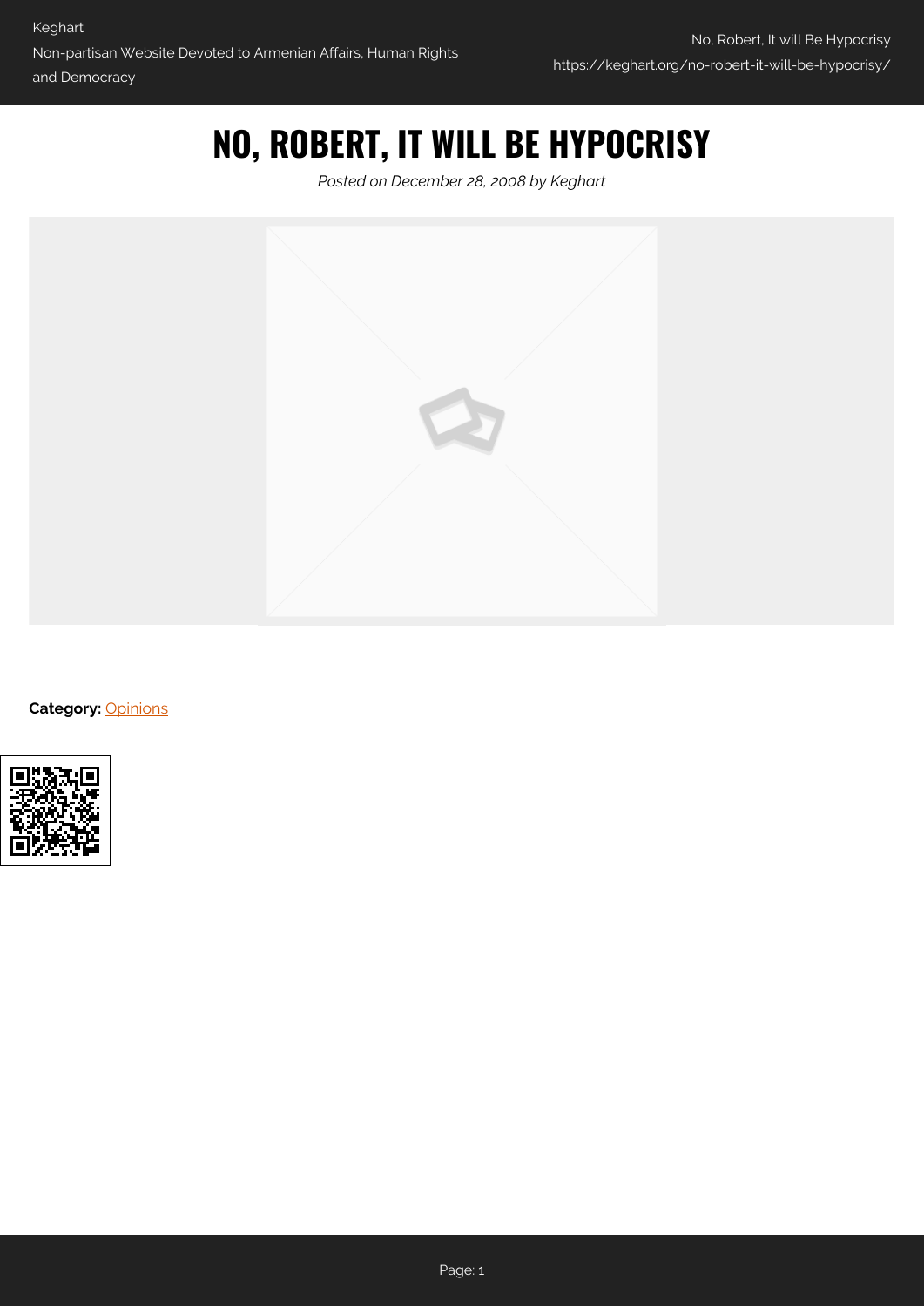## By Avedis Kevorkian, Philadelphia PA, 5 May 2008

Robert Frost wasn't sure whether the world would end in fire or in ice, although he admitted that he was "with those who favor fire," but he did concede that if the world were "to perish twice. . .ice is also great and would suffice."

## By Avedis Kevorkian, Philadelphia PA, 5 May 2008

Robert Frost wasn't sure whether the world would end in fire or in ice, although he admitted that he was "with those who favor fire," but he did concede that if the world were "to perish twice. . .ice is also great and would suffice."

However, were Frost alive today, I am sure that he would agree with my long-held belief that hypocrisy will be the death of the world, and I am confident that he would probably add two more lines to his poem: "But from what I see of today's world/it will be hypocrisy." Yes, all right, I am no Robert Frost; but, then again, who is?

What has brought about these musing are a couple of recent reports which should have been frontpage news in every newspaper, the featured story in every serious magazine, the lead story in every radio - and television-news broadcast.

I refer to the 569-page report from Human Rights Watch (HRW) of its study of the human-rights situation in more than 75 countries in which it found that "The US, the UK and other western nations are ignoring flawed or rigged elections in some countries for the sake of political convenience," and also to the report that the European Union's former attorney general for the International Criminal Tribunal for the former Yugoslavia, Carla Del Ponte, in her recently-published autobiography, "The Hunt," indicates that if she had told the world the truth about the human-rights violations by the Kosovo Muslims against the Serbian Christians, Kosovo would not have been granted its independence.

HRW's primary target this year was what it views as the hypocrisy of western nations condemning democratic violations only when expedient.

"Rarely has democracy been so acclaimed yet so breached, so promoted yet so disrespected, so important yet so disappointing," HRW's executive director, Kenneth Roth, said in the report.

"It seems Washington and European governments will accept even the most dubious election so long as the 'victor' is a strategic or commercial ally," Roth said, calling the promotion of democracy "a softer and fuzzier alternative to defending human rights." The countries cited in the Report won't be listed here, but look around to see who America's "friends" are and ask if any of them are the kinds of governments under which you would want to live. If your answer is "No," then you know the countries discussed.

Among the crimes that Del Ponte now admits she knew about is how the present authorities of the independent Kosovo made money on trade of inner organs, taken out of the bodies of the kidnapped Serbs. According to Del Ponte, the leaders of the Kosovo Liberation Army (among whom